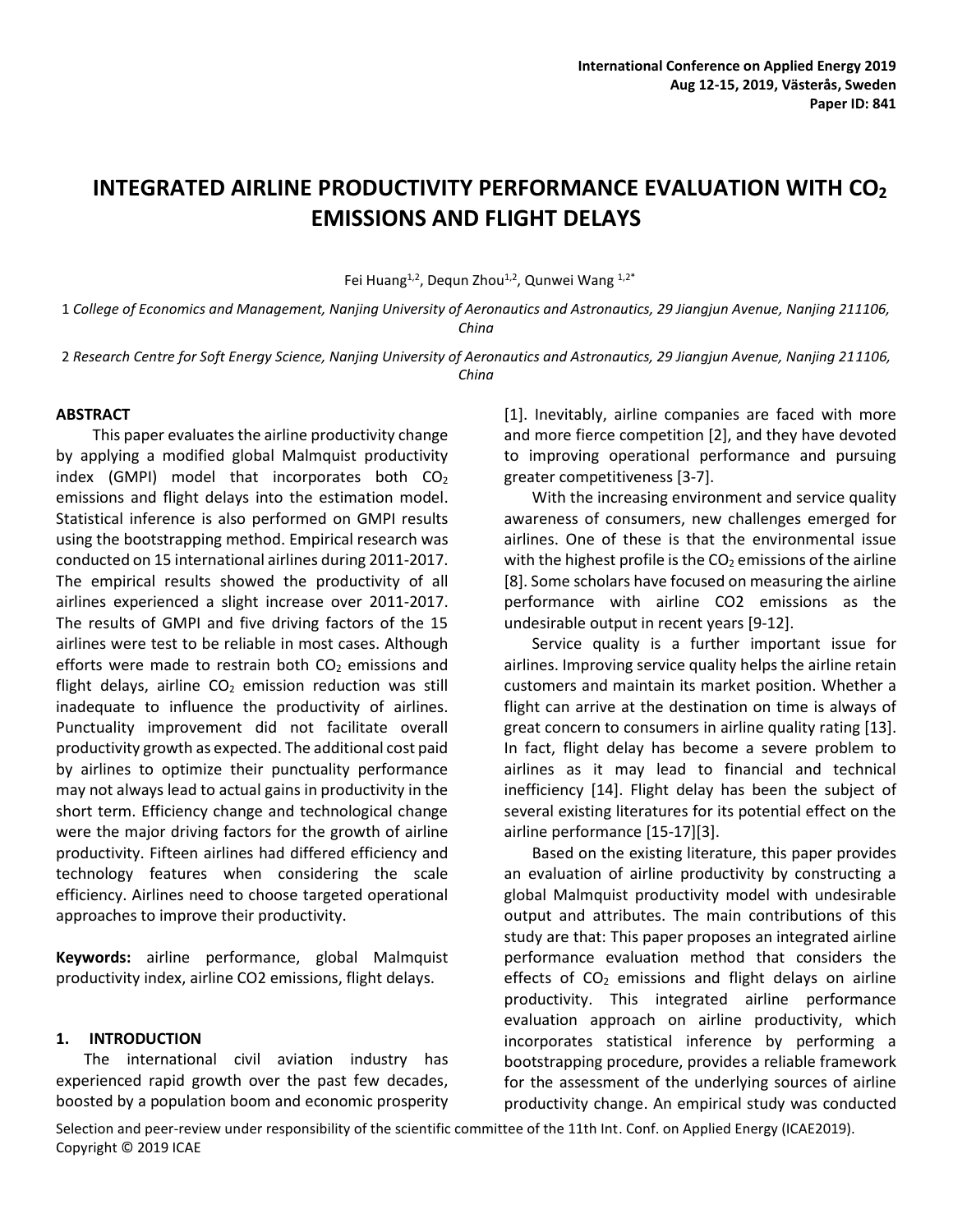to analyze efficiency, technology and punctuality changes' influence on airline productivity, which helps to monitor changes in airline productivity and provide management advice.

## **2. METHODOLOGY**

To incorporate both CO2 emission and flight delays in airline productive performance evaluation, we use a modified Malmquist productivity index model of Färe et al.[18] . Given that airline operators tend to optimize their input to achieve equivalent output value, we used input-oriented Malmquist productivity index in this paper. Also, a global Malmquist index (GMPI)is used to overcome the weakness of geometric mean Malmquist index (i.e. non-circularity and infeasibility) [19].

We construct the technology set, in which each company uses labor (L) and fixed asset investment (K) as inputs to revenue passenger kilometers (Y) as desirable output,  $CO<sub>2</sub>$  emissions (C) as undesirable outputs. Besides, we take the input attribute, the flight delay rates (D), as a proxy for punctuality on the input side; the passenger load factor (LF) is regarded as a proxy for market performance on the output side. As the passenger load factor is a typical market performance index in the airlines, we incorporate it into the model to testify whether punctuality reduction has influence on airlines' operations.

The production technology set can be described as:

 $S = \{ (L, K, FD, Y, C, LF) : (L, K, FD)$ can produce  $(Y, C, LF) \}$  (1)

The input-oriented Shephard distance function, which yields the maximum possible reduction of inputs when keeping the other factors fixed, is defined in Eq (2).  $\theta$  is the reciprocal of the distance function and represents the airline's technical efficiency.

$$
D_I(\mathsf{L}, \mathsf{K}, \mathsf{D}, \mathsf{Y}, \mathsf{C}, \mathsf{LF}) = \sup \left\{ \theta \, \middle| \, \left( \frac{\mathsf{L}}{\theta}, \frac{\mathsf{K}}{\theta}, \frac{\mathsf{D}}{\theta}, \mathsf{Y}, \mathsf{C}, \mathsf{LF} \right) \in \mathsf{S} \right\} \tag{2}
$$

The distance function can be calculated by estimating certain DEA Models.

Further, input-oriented GMPI is defined as Eq (3). The index could be further decomposed into factors related to attribute changes ( $ACH_i^{s,t}$ ) and physical variable changes ( $PCH_i^{s,t}$ ). The subscript c in the distance function represents a constant return to scale, while v represents a variable return to scale; i represents the i-th decision making unit (DMU). Superscripts s and t represent the base period and the study period, respectively.

$$
GMPI_i^{s,t} = \frac{D_c^C(L_{i,K_i^s,Y_i^s,C_i^s,FD_i^s,LF_i^s})}{D_c^C(L_{i,K_i^s,Y_i^t,C_i^t,FD_i^t,LF_i^t})}
$$
  
=  $ACH_i^{s,t} \times PCH_i^{s,t}$  (3)

Following Färe, Grosskopf, & Roos (1995), we assume that the distance function is multiplicatively separable in attributes and input/outputs, as

 $D_c^G(L_i^t, K_i^t, Y_i^t, C_i^t, FD_i^s, LF_i^s) = \hat{D}_c^t(L_i^t, K_i^t, Y_i^t, C_i^t) A_c^G(FD_i^s, LF_i^s)$ . As such, the global Malmquist productivity can be decomposed into 5 factors.

| $GMPI_i^{s,t} = \frac{A_c^G(FD_i^s, LF_i^s)}{A_c^G(FD_i^t, LF_i^t)} \times \frac{\bar{D}_c^G(L_i^s, K_i^s, Y_i^s, C_i^s)}{\bar{D}_c^G(L_i^t, K_i^t, Y_i^t, C_i^t)}$                                                                                                                                                                                                                                     | (4) |
|---------------------------------------------------------------------------------------------------------------------------------------------------------------------------------------------------------------------------------------------------------------------------------------------------------------------------------------------------------------------------------------------------------|-----|
| $\hspace*{-1.8cm}=\frac{A^G_{c}(FD^S_{i},LF^S_{i})}{A^G_{c}(FD^L_{i},LF^S_{i})} \times \frac{\widehat{D}^S_{v}(L^S_{i},K^S_{i},Y^S_{i},C^S_{i})}{\widehat{D}^L_{v}(L^L_{i},K^L_{i},Y^L_{i},C^S_{i})} \times \frac{\widehat{D}^S_{c}(L^S_{i},K^S_{i},Y^S_{i},C^S_{i})/\widehat{D}^S_{v}(L^S_{i},K^S_{i},Y^S_{i},C^S_{i})}{\widehat{D}^L_{c}(L^L_{i},K$                                                   |     |
|                                                                                                                                                                                                                                                                                                                                                                                                         |     |
| $\widehat{D}_{\mathcal{V}}^G(L_i^s,K_i^s,Y_i^s,C_i^s)/\widehat{D}_{\mathcal{v}}^s(L_i^s,K_i^s,Y_i^s,C_i^s)$                                                                                                                                                                                                                                                                                             |     |
| $\times \frac{1}{\widehat{D}_{v}^{G}(L^{t}_{i},K^{t}_{i},Y^{t}_{i},C^{t}_{i})/\widehat{D}_{v}^{t}(L^{t}_{i},K^{t}_{i},Y^{t}_{i},C^{t}_{i})}$                                                                                                                                                                                                                                                            |     |
| $\times \bigg  \frac{\tilde{D}_{c}^{\tilde{G}}(L_{i}^{\tilde{s}},K_{i}^{\tilde{s}},Y_{i}^{\tilde{s}},C_{i}^{\tilde{s}})/\tilde{D}_{v}^{\tilde{G}}(L_{i}^{\tilde{s}},K_{i}^{\tilde{s}},Y_{i}^{\tilde{s}},C_{i}^{\tilde{s}})}{ \tilde{D}_{c}^{\tilde{s}}(L_{i}^{\tilde{s}},K_{i}^{\tilde{s}},Y_{i}^{\tilde{s}},C_{i}^{\tilde{s}})/\tilde{D}_{v}^{\tilde{s}}(L_{i}^{\tilde{s}},K_{i}^{\tilde{s}},Y_{i}^{\$ |     |
|                                                                                                                                                                                                                                                                                                                                                                                                         |     |
| $\widehat{D}_{c}^{t}(L_{i}^{t},K_{i}^{t},Y_{i}^{t},C_{i}^{t})/\widehat{D}_{v}^{t}(L_{i}^{t},K_{i}^{t},Y_{i}^{t},C_{i}^{t})$                                                                                                                                                                                                                                                                             |     |
| $\times \frac{1}{\widehat{D}_c^G(L_i^t,K_i^t,Y_i^t,C_i^t)/\widehat{D}_v^G(L_i^t,K_i^t,Y_i^t,C_i^t)}$                                                                                                                                                                                                                                                                                                    |     |
| $= ACH_i^{s,t} \times PECH_i^{s,t} \times SECH_i^{s,t} \times PTCH_i^{s,t} \times STCH_i^{s,t}$                                                                                                                                                                                                                                                                                                         |     |

They are the factors of punctuality change (ACH), pure efficiency change (PECH), scale efficiency change (SECH), pure technological change (PTCH) and technological scale change (STCH). For these factors, Values greater than 1 indicate an improvement in productivity performance, while values less than one imply deterioration. The bootstrap is also applied here to perform statistical inference on GMPI results [20].

# **3. DATA**

15 representative international airlines are selected as samples in the empirical research. They are Delta (DAL), Southwest(SWA), Alaska(ASA), Air France-KLM(AFR-KLM), Lufthansa(CLH), Emirates(UAE), China Southern(CSN), Air China(CCA), China Eastern(CES), Hainan Airline(CHH), Cathay Pacific Airways(CPA), Singapore(SIA), All Nippon Airlines(ANA), Korean Air(KAL), Qantas Airways(QFA). Time period ranges from 2011 to 2017. These airlines come from Asia, America, Europe and Oceania and are all representative airlines in each country. All the data are self-collected from open reports of these airlines.

# **4. RESULTS AND DISCUSSION**

Empirical research was conducted on the 15 selected airlines from 2011 to 2017. First, the global technical efficiencies of 15 airlines were calculated with DEA techniques, as shown in Fig 1.

According to Fig. 1, the incorporation of  $CO<sub>2</sub>$ emissions made little difference for the efficiency estimation of these airlines. It indicates that though airlines focus on  $CO<sub>2</sub>$  emission reduction, their efforts were still inadequate to influence productivity during 2011-2017. In comparison, the inclusion of punctuality attributes imposed a greater influence on the estimation results. The efficiency scores obtained when considering the punctuality attributes were higher than those obtained with a purely technical frontier for all airlines. It is common case for DEA to get higher scores when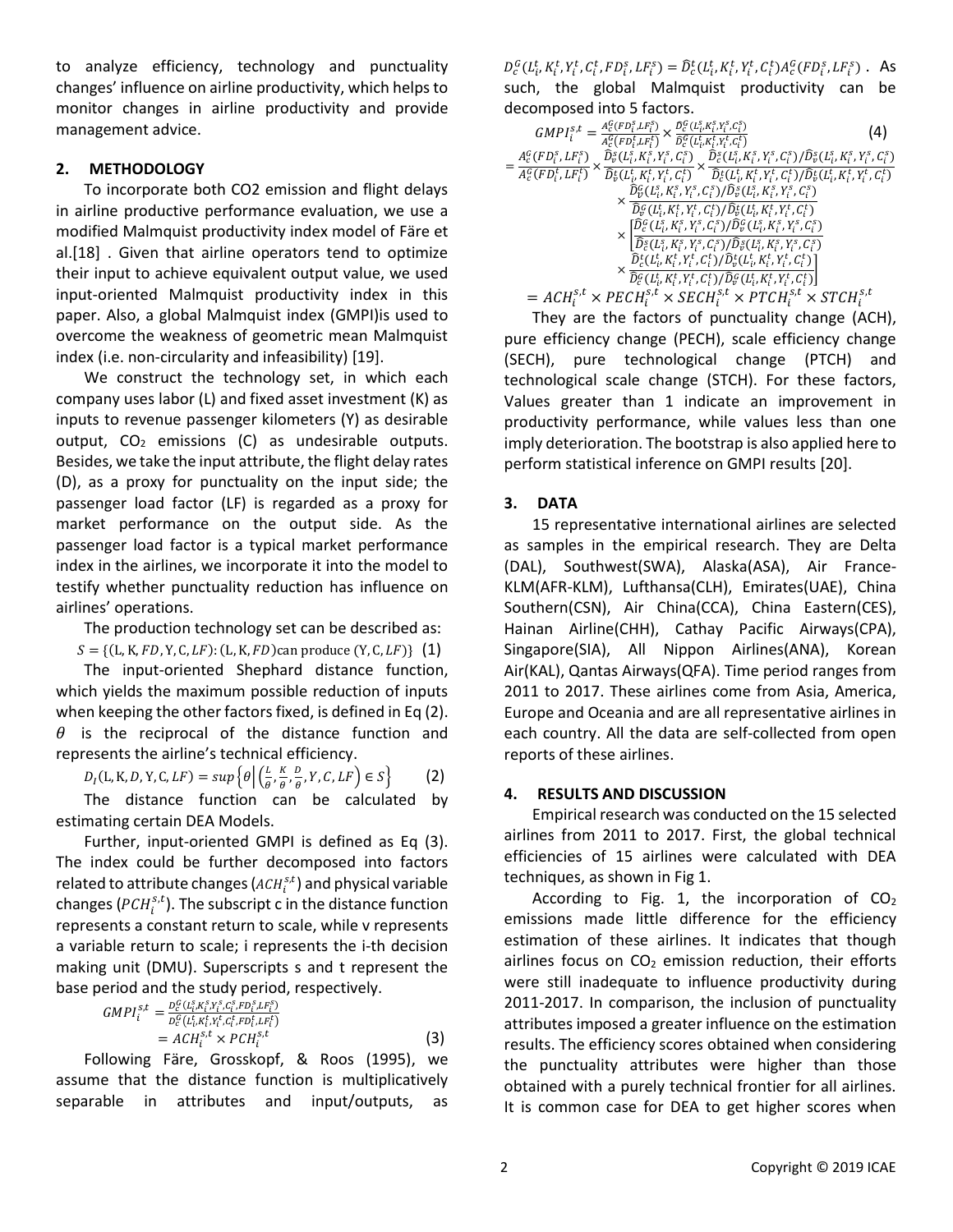incorporating more variables, as the production frontier would shrink with more constraints imposed in the linear programming. Still, airlines with better punctuality performance, such as ANA, CLH, ASA, and AFR-KLM (around 15%), tend to take relatively greater advantage of this modification in productivity performance evaluation. The results imply that the technical efficiency of airlines with poor punctuality performance was overestimated in a model without punctuality attributes. Punctuality improvement enables airlines to increase customer satisfaction, rationalize their utilization of resources, and attract more passengers.





In general, airlines in North America stayed at high efficiency level among the 15 airlines. North American airlines took the lead in aviation industry, and they can easily approach the cutting-edge technology and management experience. European airlines were less efficient than American airlines. Although Europe was also the most important aviation market besides North America, the development of European airlines was slower than North America. What's more, efficiency scores ranged a lot among Asian airlines, airlines with smaller scales tend to have better technical efficiencies. As most of the Asian airlines had been in the process of technological catching up, it would be easier for airlines with smaller scales to modify their operations and achieve more gains in efficiency. The "Big Three airlines" of China (CES, CSN and CCA), which was large in scale, would take more time in technical efficiency improvement.

The calculation of GMPI and its driving factors can be got using Eq (3) and (4). Results are shown in Fig 2. In general, there was a slight increase in productivity for the 15 airlines. When not considering punctuality change in the model, airlines' productivity had been increasing during all years. Contrary to general belief, punctuality change did not facilitate airline productivity growth during the sample period.

Airline productivity with punctuality change factor experienced a slight drop (around 3%) during 2012-2016, which was mainly a side effect of punctuality change. The airlines' punctuality was improved at a certain degree during 2014-2016, but there was no apparent increase in airlines' passenger load factor during these years. The results indicate that market performance of these airlines did not greatly improve with flight delay reduction. Airlines paid an additional cost to optimize their punctuality performance; however, the on-time performance improvement apperceived by customers may not always convert into actual gains in productivity of airlines in the short term.

Physical variable changes, including efficiency change and technological change factors, were the major driving factors for airline productivity growth. The airlines' efficiency had been increasing during the past years, mainly coming from scale efficiency change. Pure efficiency scores of these airlines experienced a slight drop during these years. It shows that the airlines were at the stage of increasing returns to scale (IRS), and they had been expanding their operations to meet the increasing market demand. Most of the airlines benefitted from the expansion of aviation market and had their operational efficiency improved.

Also, the airlines' technology had experienced certain improvement during the study period. With the international aviation turnover increasing rapidly with an annual rate of around 4% (ICAO), airlines have put more efforts into innovating technology during the past few decades. However, there was no progress but a slight drop in technology during 2012-2015. Global economy remained sluggish after recovering from the financial crisis. Particularly, there was a considerable drop in the growth rate of emerging economies in 2012. Stagnate passenger growth, together with the high fuel prices, put burden on airlines' operations and slowed their technology investment. For example, most of the airlines put off updating their fleet in 2012.

PTCH had positive effect on airline productivity. As for technological scale change, airlines were in the stage of decreasing returns to scale during 2012-2015. The airlines' existing technology progress mainly came from the technology import rather than self-dependent innovation, which is unsustainable. After 2015, the situation was improved and airlines' PTCH and TSCH both turned to be positive factors to productivity change.

Based on the GMPI results for 15 airlines from 2011 to 2017, bootstrapping procedure was also applied to perform statistical inference on the GMPI. Table 1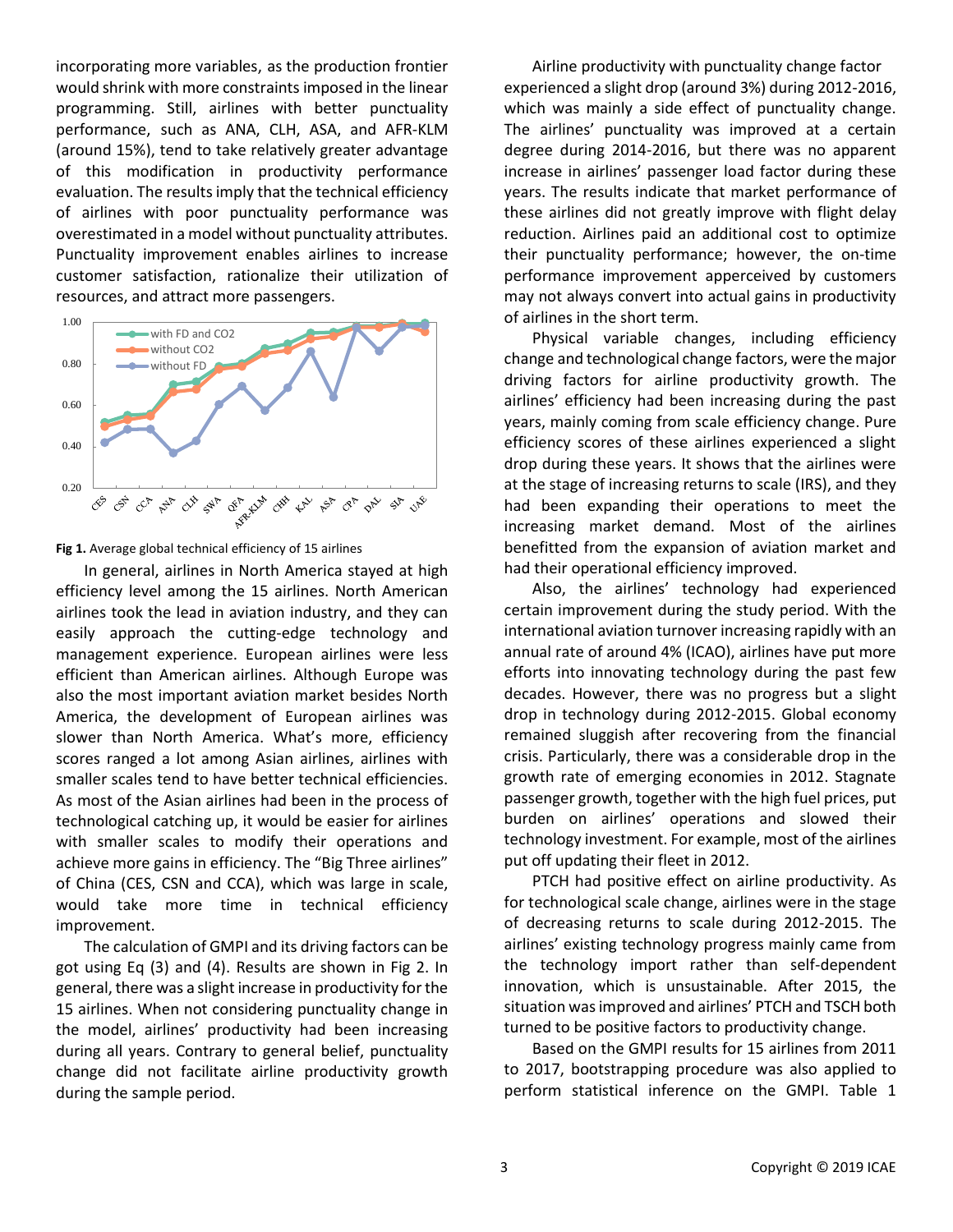reports the estimates of GMPI, together with its statistical testing results. Also, Table 2 reports the average annual results of GMPI and five driving factors of the 15 investigated airlines. Most of the airlines shared similar trends on GMPI and five driving factors, as mentioned above. The bootstrapping results also show the reliability of the original GMPI results in most cases.

Overall, except for the stagnant development of the aviation industry in certain years, airline productivity had been increasing with the rapid expansion of the industry during 2011-2017.







**Fig 3.** Average flight delay and passenger load factor change during 2011-2017.

The productivity growth was mainly owing to the efficiency improvement and technology progress. A catching-up existed among several less developed airlines. These airlines tend to experience a stronger increase in productivity than the most efficient airlines. Scale efficiency played an important role in both efficiency and technology change. IRS of efficiency mainly occurred in European airlines and in most of the Asian airlines. These airlines benefitted from the expansion of the aviation market and improved their operational efficiencies. Although the aviation industry is still under the progress of expansion in the emerging economies, airlines should also pay more attention to optimizing their management strategies. For airlines of North America, efficiency growth mainly originates from pure efficiency improvement, not scale efficiency. They have advantages in management experience; therefore, they should emphasize structural adjustment of the company. IRS of technology only occurred in North American airlines and in part of Asian airlines. These airlines took the lead in technology innovation and should maintain their technology level and import advanced technology if necessary. However, the technology progress of airlines in Europe and most of Asia originated from pure technology efficiency improvement. These airlines' existing technology progress mainly originates from technology import rather than from self-dependent innovation. They should emphasize the improvement of their own technology innovation ability.

Punctuality change did not facilitate productivity growth as expected, although there were flight delay reductions in half of the airlines. Market performance of the airlines did not greatly improve with flight delay reduction. Thus, the additional cost paid by airlines to optimize their punctuality performance may not always yield actual gains in productivity in the short term. **Table 1.** Changes in GMPI during 2011-2017

| <b>GMPI</b> | $2011 -$<br>2012 | $2012 -$<br>2013 | $2013-$<br>2014 | $2014 -$<br>2015 | $2015 -$<br>2016 | 2016-<br>2017 |
|-------------|------------------|------------------|-----------------|------------------|------------------|---------------|
| <b>CES</b>  | $0.9902**$       | $0.9459**$       | $0.9503*$       | $1.1415**$       | 1.0562**         | 1.0338**      |
| <b>CSN</b>  | $0.9167**$       | $0.9257**$       | $1.0343**$      | $1.0078**$       | $1.0724**$       | 1.0705**      |
| <b>CCA</b>  | 0.9929           | $1.0167**$       | $1.0061*$       | $0.9914**$       | 1.0848**         | $1.0116**$    |
| <b>CHH</b>  | $0.9396**$       | $0.9867*$        | $0.8331**$      | $0.8964**$       | 1.4442           | $1.0000**$    |
| <b>CPA</b>  | 0.9732           | $0.9959**$       |                 |                  | 1.0234           |               |
|             |                  |                  | 1.0015          | $1.0003**$       |                  | 1.0063        |
| <b>DAL</b>  | $1.0548**$       | $0.9658**$       | 1.0104          | $1.0154**$       | $1.0093**$       | 1.0000**      |
| <b>ASA</b>  | 0.9950           | $0.9811**$       | $0.9424**$      | $1.0041**$       | $1.0825**$       | $0.8634**$    |
| <b>SWA</b>  | 1.0739**         | $0.9742**$       | $0.9637**$      | $1.0824**$       | 1.0042           | $0.9755*$     |
| KAL         | 1.0000           | $0.9169**$       | $0.9634**$      | $1.0376**$       | 1.0910           | 0.9338        |
| QFA         | 1.0099           | $0.9840**$       | $1.0749**$      | 1.1234**         | $1.0073**$       | 1.0179**      |
| AFR-KLM     | 1.0817**         | $1.0583**$       | $1.1373**$      | $0.9416**$       | $0.9695*$        | $0.9297**$    |
| <b>CLH</b>  | $0.9704**$       | $1.0056**$       | 1.0888**        | $0.9261**$       | $0.9208**$       | 0.9808        |
| SIA         | 1.0000**         | $1.0000**$       | 0.9981          | 1.0019           | 1.0000*          | $0.9755**$    |
| <b>ANA</b>  | $0.9218**$       | $0.8914**$       | 0.9530          | $1.1374**$       | $0.8796**$       | $0.9865**$    |
| <b>UAE</b>  | $1.0000**$       | $1.0000**$       | 0.9985          | $0.9829**$       | 1.0189           | $1.0000*$     |
| Gmean       | 0.9936           | 0.9757           | 0.9946          | 1.0168           | 1.0381           | 0.9845        |

\*the index is significantly different from unity at the 0.1 level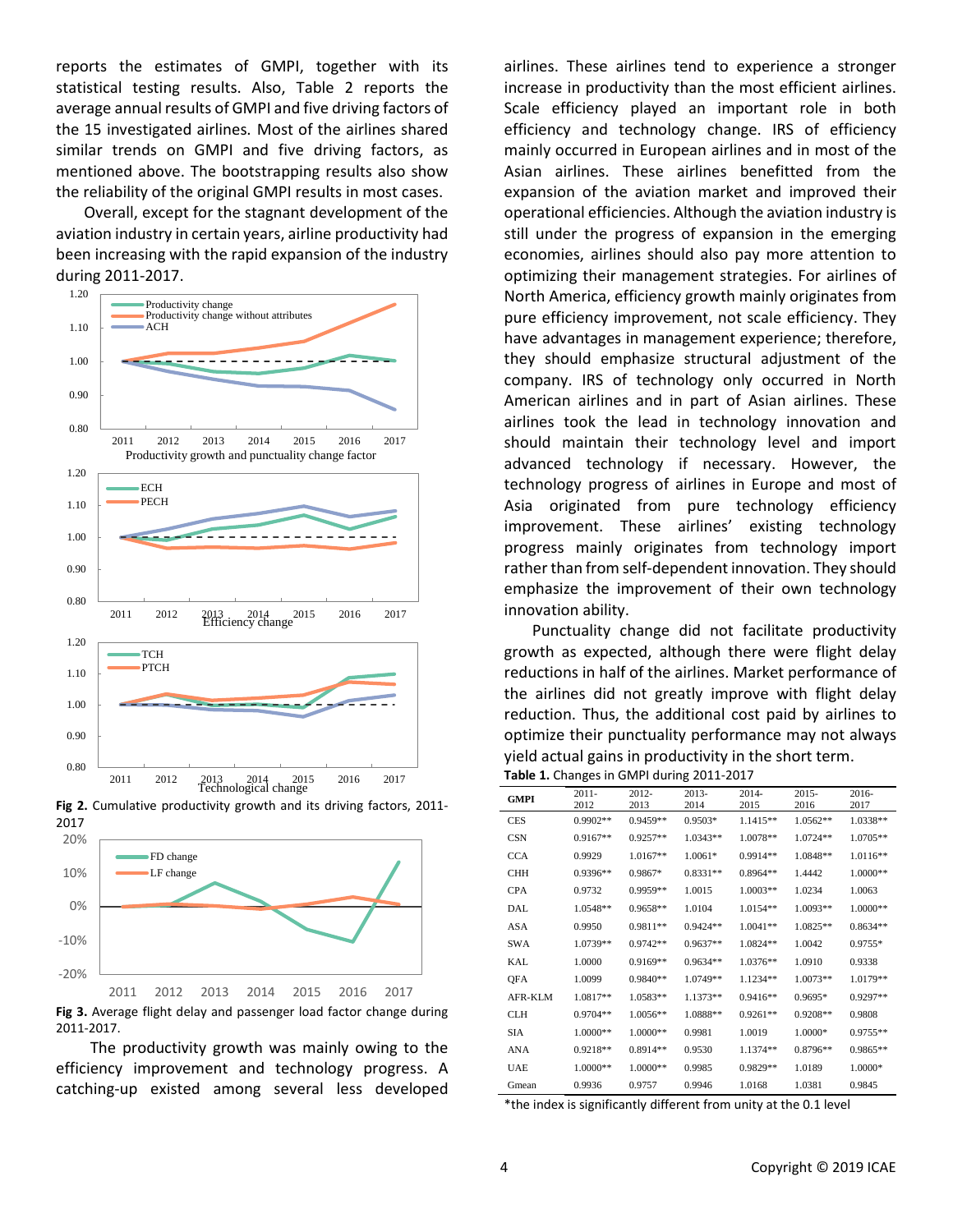| ** the index is significantly different from unity at the 0.05 level |  |
|----------------------------------------------------------------------|--|
| Table 2. Annual average change on GMPI and its driving factors       |  |

|            | <b>Table Er</b> Alliadi average change on GMI Tana its arring factors |                |            |             |             |             |             |
|------------|-----------------------------------------------------------------------|----------------|------------|-------------|-------------|-------------|-------------|
| Airline    | GMPI                                                                  | Rank           | <b>ACH</b> | <b>PECH</b> | <b>SECH</b> | <b>PTCH</b> | <b>STCH</b> |
| <b>CES</b> | 1.017                                                                 | $\overline{c}$ | 0.967      | 1.027       | 1.005       | 1.026       | 0.994       |
| <b>CSN</b> | 1.003                                                                 | $\overline{7}$ | 0.986      | 0.996       | 1.005       | 1.033       | 0.982       |
| <b>CCA</b> | 1.017                                                                 | 4              | 1.007      | 0.998       | 0.992       | 1.034       | 0.987       |
| снн        | 1.000                                                                 | 9              | 0.911      | 1.000       | 1.088       | 1.000       | 1.009       |
| <b>CPA</b> | 1.000                                                                 | 8              | 1.000      | 1.000       | 1.000       | 1.000       | 1.000       |
| <b>DAL</b> | 1.009                                                                 | 6              | 1.008      | 1.000       | 0.988       | 1.007       | 1.007       |
| <b>ASA</b> | 0.976                                                                 | 14             | 0.940      | 1.000       | 0.974       | 0.961       | 1.110       |
| <b>SWA</b> | 1.011                                                                 | 5              | 0.979      | 0.975       | 0.992       | 1.052       | 1.015       |
| <b>KAL</b> | 0.989                                                                 | 12             | 1.018      | 1.000       | 0.994       | 0.972       | 1.005       |
| <b>OFA</b> | 1.035                                                                 | $\mathbf{1}$   | 1.003      | 1.004       | 1.012       | 1.031       | 0.986       |
| AFR-KLM    | 1.017                                                                 | 3              | 0.957      | 0.964       | 1.082       | 1.057       | 0.964       |
| <b>CLH</b> | 0.981                                                                 | 13             | 0.932      | 0.929       | 1.111       | 1.081       | 0.942       |
| <b>SIA</b> | 0.996                                                                 | 11             | 1.002      | 1.000       | 1.000       | 0.994       | 1.000       |
| <b>ANA</b> | 0.958                                                                 | 15             | 0.932      | 1.072       | 0.971       | 0.922       | 1.071       |
| <b>UAE</b> | 1.000                                                                 | 10             | 0.986      | 1.000       | 1.000       | 1.000       | 1.014       |
|            |                                                                       |                |            |             |             |             |             |

### **5. CONCLUSION**

This paper evaluates airline productivity and its driving factors by applying a modified global Malmquist index model. Both CO2 emissions and flight delays have been incorporated into the distance function estimation model to identify the effects of efficiency, technology, and punctuality change on airline productivity. The bootstrapping procedure is also applied to perform statistical inference on the GMPI results. Using the integrated airline performance evaluation approach proposed in this paper, an empirical study was conducted on 15 international airlines for the time between 2011 and 2017. The following results can be summarized:

In general, the results of GMPI and five driving factors of the 15 airlines passed the statistical test in most cases, implying the reliability of GMPI results based on DEA calculations. Except for the stagnant development of the aviation industry in certain years, the productivity of most airlines increased with the rapid expansion of the industry during 2011-2017. A catchingup existed among several less-developed airlines, which experienced greater increase in productivity than the most efficient airlines. Multiple types of methods were used in operations to restrain CO2 emissions and flight delays. However, airline CO2 emission reduction was still inadequate to influence airline productivity during 2011- 2017. All airlines should put more efforts into reducing CO2 emissions.

Although punctuality performance improved in half of the airlines, punctuality change did not facilitate overall productivity growth as expected. Market performance of the airlines did not greatly improve with flight delay reduction. Thus, the additional cost airlines have for the optimization of their punctuality performance may not always yield actual gains in productivity in the short term. However, in the long term, excellent flight punctuality would help increase customer satisfaction, attract more passengers, and reduce waste of airline resources, thus improving organization performance.

However, in the long term, excellent flight punctuality helps to increase customer satisfaction, attract more passengers, and reduce waste of airline resources, thus improving organization performance. Flight delay reduction should still be on the airlines' agendas. Given that external regulations (e.g. air traffic management) are also important factors for flight delays, the government organization should take more supportive measures to help with flight punctuality improvement.

Efficiency change and technological change were the major driving factors of airline productivity growth. Scale efficiency played an important role for both efficiency and technology change. IRS of efficiency mainly occurred in European and most of Asian airlines. Efficiency growth of North American airlines mainly originated from pure efficiency improvement, not from scale efficiency. IRS of technology only occurred in North American airlines and in part of Asian airlines. However, airlines in Europe and most of the Asian airlines had their technology progress originating from pure technology efficiency improvements. Airlines need to choose targeted operational approaches to improve their productivity.

More work should be done on this research topic. For example, more explanation factors need to be investigated on the airlines' efficiency and punctuality. Moreover, this study did not consider cost the evaluation due to data unavailability; however, this is an important factor that affects the punctuality of an airline. Further research should be on it.

#### **REFERENCE**

[1] Airbus. Flying on demand 2014-2033. Toulouse; 2014. https://www.airbus.com/content/dam/corporatetopics/financial-and-company-information/Global-Market-Forecast-22-January-2015.pdf.

[2] Coelli T, Perelman S, Romano E. Accounting for Environmental Influences in Stochastic Frontier Models : With Application to International Airlines. Journal of Productivity Analysis 1999; 273:251–73.

https://link.springer.com/article/10.1023%2FA%3A1007 794121363

[3] Tsionas MG, Chen ZF, Wanke P. A Structural Vector Autoregressive Model of Technical Efficiency and Delays